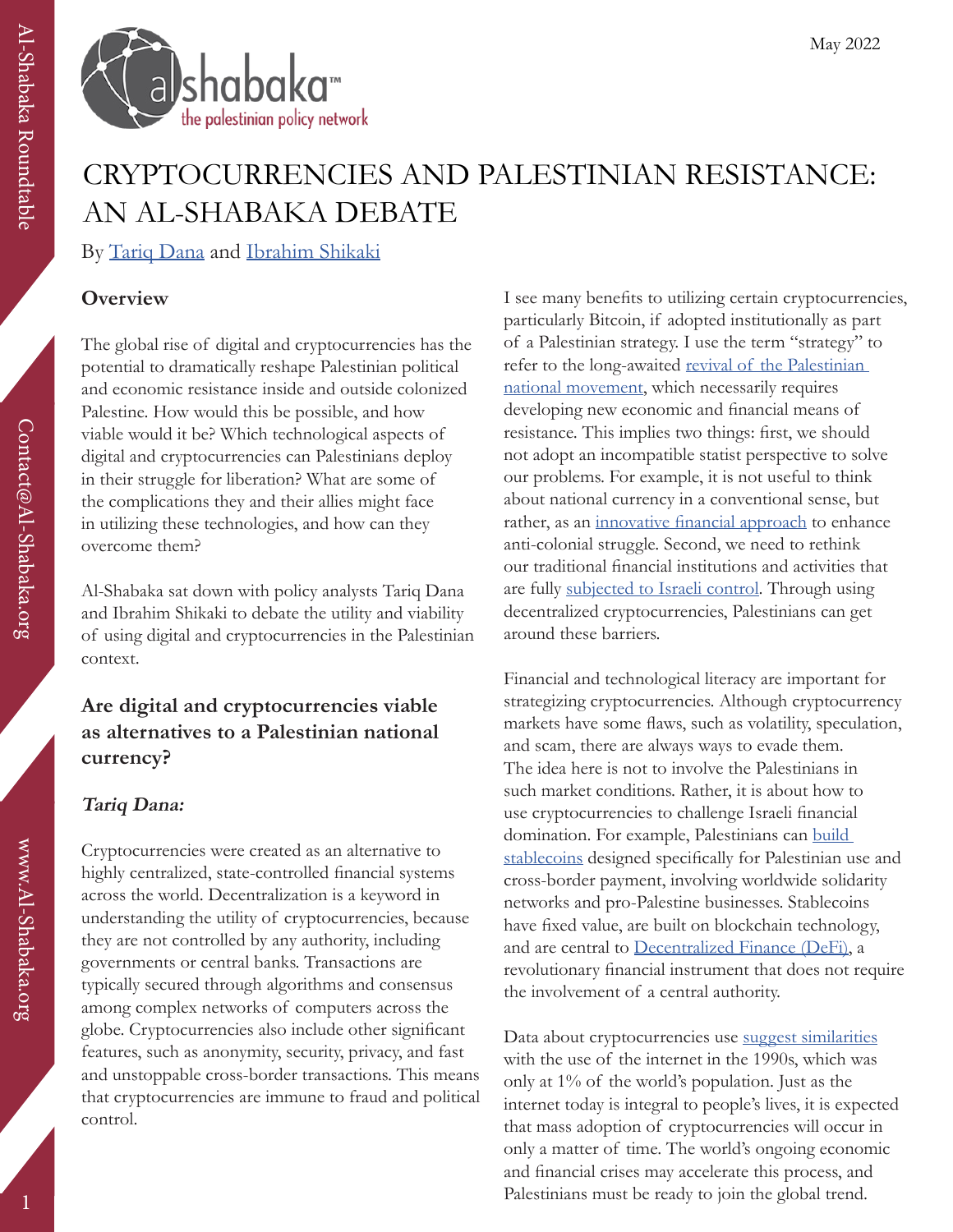#### May 2022

#### **Ibrahim Shikaki:**

Cryptocurrencies are not a viable national currency, not in Palestine nor anywhere else. First, we should differentiate between digital currencies and cryptocurrencies. Digital currencies, issued by governments and central banks, will certainly become part of the future. Since the beginning of 2022 alone, three key panels on the future of digital currency have been held at the US [Federal Reserve,](https://www.federalreserve.gov/newsevents/pressreleases/other20220120a.htm) the [European Central Bank](https://www.ecb.europa.eu/press/key/date/2022/html/ecb.sp220218_1~938e881b13.en.html), and the [Bank of India.](https://www.cnbc.com/2022/02/01/india-digital-currency-to-launch-in-2022-2023-finance-minster-says.html)

"Palestinians can build stablecoins designed specifically for Palestinian use and crossborder payment, involving worldwide solidarity networks and pro-Palestine businesses."

Cryptocurrencies, as Tariq notes, have no central issuing or regulating authority. And while they include the word "currency" in the name, they do not play the same role as currency. First, there is still a deep concentration of cryptocurrency holders—and not only when comparing advanced to developing countries. For example, 0.01% of bitcoin holders control 27% of [bitcoins](https://www.wsj.com/articles/bitcoins-one-percent-controls-lions-share-of-the-cryptocurrencys-wealth-11639996204) in circulation. More importantly, more than 90% of cryptocurrencies are not used in transactions to purchase items. In other words, cryptocurrencies are better understood not as a currency but as a speculative asset—like a stock, only much more volatile.

The problem of acceptability and volatility is exacerbated in Palestine, given that Palestinians [import approximately \\$6.5 billion every year](https://www.pcbs.gov.ps/statisticsIndicatorsTables.aspx?lang=en&table_id=1328), or approximately 40% of the total GDP. This means that those who export to Palestine would need to accept cryptocurrencies as a form of payment. Furthermore, while cryptocurrencies are indeed secure, if handled correctly, investors have been scammed billions of dollars—more than [\\$14 billion last year alone](https://time.com/nextadvisor/investing/cryptocurrency/common-crypto-scams/). In a country with relatively weak digital literacy, and lacking an effective regulating body for online scams, dealing with cryptocurrencies in Palestine today can be extremely risky.

**Regardless of their viability, are there still technological aspects of cryptocurrencies that can be utilized in the Palestinian context?**

### **Tariq Dana:**

Cryptocurrencies are built on [blockchain technology,](https://time.com/nextadvisor/investing/cryptocurrency/what-is-blockchain/) which offers a range of utilities. Specifically, blockchain offers the possibility to connect Palestinians worldwide through [Decentralized Autonomous Organizations](https://www.econstor.eu/bitstream/10419/235960/1/1764253469.pdf)  [\(DAOs\).](https://www.econstor.eu/bitstream/10419/235960/1/1764253469.pdf) DAOs are created to bring together people who agree to abide by certain rules to coordinate and self-govern for a common goal through an anonymous and secured voting system. DAO voting systems can [democratize different fields](https://home.kpmg/xx/en/home/insights/2022/04/education-is-democratized-through-daos.html), such as politics, education, economy, and other fields of public concern. Most importantly, DAOs have great potential to surpass the geographic fragmentation of Palestinians through using virtual networking for collective and participatory decision-making.

There are other applications that can be utilized to facilitate intra-business arrangements in the Palestinian market. For example, blockchains can offer Smart [Contracts,](https://www.ibm.com/topics/smart-contracts) which are self-executing agreements, to increase trust in economic transactions. Indeed, [dishonored cheques](https://ramallah.news/post/177039/2-%D9%85%D9%84%D9%8A%D8%A7%D8%B1-%D8%AF%D9%88%D9%84%D8%A7%D8%B1-%D9%82%D9%8A%D9%85%D8%A9-%D8%A7%D9%84%D8%B4%D9%8A%D9%83%D8%A7%D8%AA-%D8%A7%D9%84%D9%85%D8%B1%D8%AA%D8%AC%D8%B9%D8%A9-%D9%81%D9%8A-%D9%81%D9%84%D8%B3%D8%B7%D9%8A%D9%86-%D8%AE%D9%84%D8%A7%D9%84-2020) in the West Bank and Gaza have been posing serious problems in recent years, amounting to billions of dollars in losses. This has far-reaching implications not only for intra-business relations, but also for social relations, and the Smart Contract technology could be utilized in certain situations to secure payment commitments.

Ultimately, though, envisioning blockchain-based solutions to some problems in Palestine must be realized through comprehensive strategies, and not technical policy solutions. That is, our objective should be to create radical change while avoiding the post-Oslo, donor-driven, policy reform approach that does little more than entrench the repressive status quo.

## **Ibrahim Shikaki:**

On the one hand, because the value of cryptocurrencies is not anchored in any economic or financial foundation in a traditional sense, cryptocurrencies remain speculative and extremely volatile investments, and have recently been likened to <u>Ponzi schemes</u> or a "[negative](https://www.ft.com/content/83a14261-598d-4601-87fc-5dde528b33d0) [sum game.](https://www.ft.com/content/83a14261-598d-4601-87fc-5dde528b33d0)"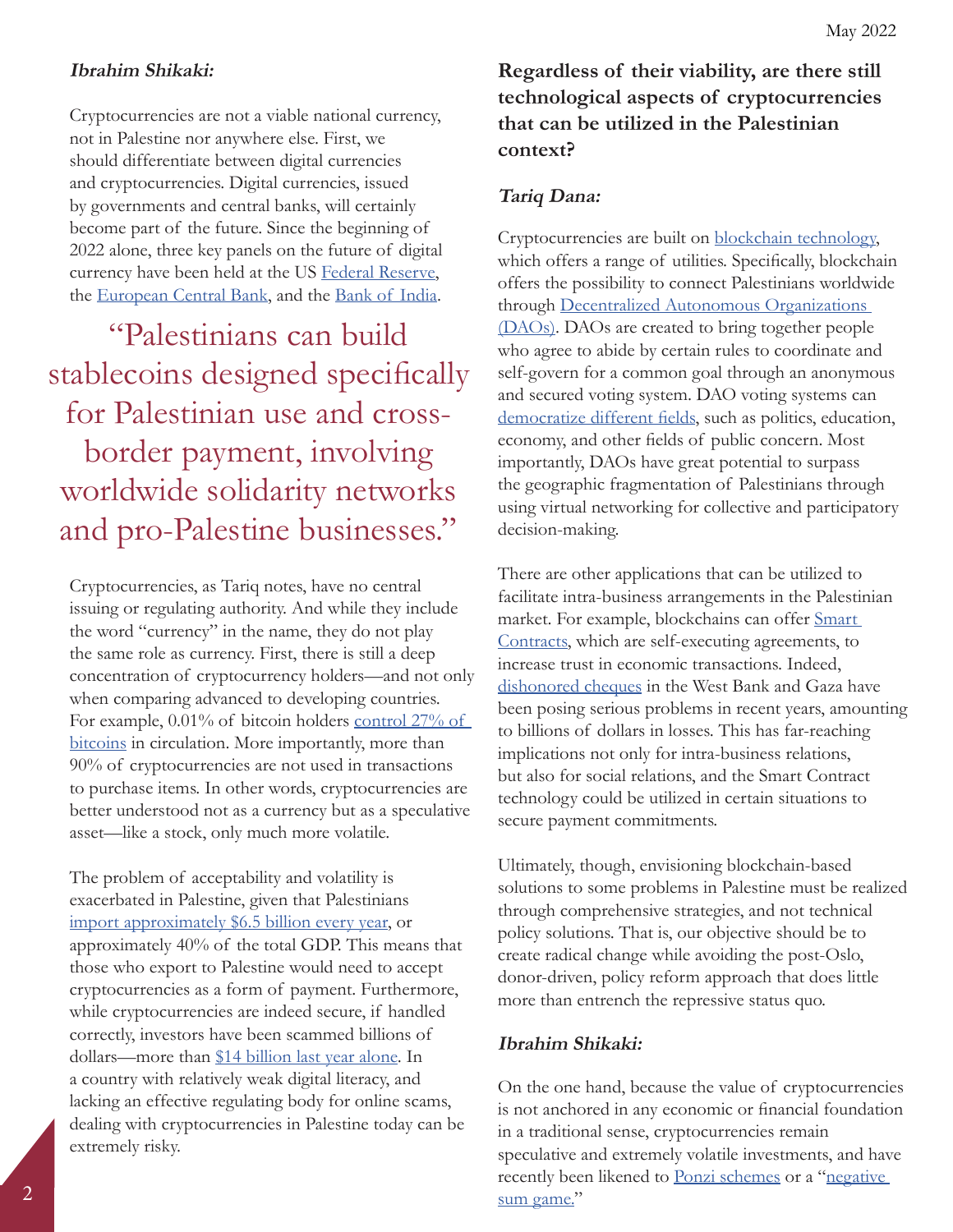On the other hand, the technology used by cryptocurrencies, known as blockchain, will certainly revolutionize online transaction recording, authentication, and cyber security. The technology that the pseudonym Satoshi Nakamoto "solved" in their [white paper](https://www.debr.io/article/21260.pdf) has countless potential applications for Palestine.

Using blockchain as a decentralized online payment system can be useful in Palestine, especially with the rise of new, steadier stablecoins, which are cryptocurrencies pegged to fiat money, such as the dollar, or stable commodities, like gold. Payments from abroad can bypass Israeli restrictions, similar to what the [Afghans have been doing](https://theintercept.com/2022/01/19/crypto-afghanistan-sanctions-taliban/) to sidestep US sanctions and the Taliban; Sure-Remit, popular in remittances across the African diaspora, is another example. Even payments within Palestine can utilize this approach, such as payments for families of political prisoners and others in need through the Ministry of Social Affairs, some of which have been [targeted by Israel](https://www.brookings.edu/blog/order-from-chaos/2020/12/07/why-the-discourse-about-palestinian-payments-to-prisoners-families-is-distorted-and-misleading/).

"In a country with relatively weak digital literacy, and lacking an effective regulating body for online scams, dealing with cryptocurrencies in Palestine today can be extremely risky."

However, I believe another future application can be even more powerful in the Palestinian context, and that is toward voting. The use of blockchain for voting purposes is still in its infant stages, but with more research and work, it will likely become the [future of voting](https://blogs.lse.ac.uk/usappblog/2020/09/25/long-read-how-blockchain-can-make-electronic-voting-more-secure/) in the next 10 to 20 years. That is because blockchain provides exactly what one needs in elections: anonymous yet auditable results. In Palestine, this can potentially address issues that arose in the [last planned elections,](https://www.aljazeera.com/news/2021/4/30/palestinians-polls-hamas-plo) such as enabling Palestinians in Jerusalem to vote. This application can also be relevant in broader efforts to include Palestinian voices from all around the world in political decision-making, similar to the efforts toward a global [Palestinian National Council](https://www.aljazeera.com/opinions/2011/8/23/its-time-for-all-palestinians-to-be-heard)  [\(PNC\)](https://www.aljazeera.com/opinions/2011/8/23/its-time-for-all-palestinians-to-be-heard) election that gained traction in 2011.

# **Would Israel allow for this kind of technological development? How can Palestinians overcome Israel's restrictions on their use of different technologies?**

## **Tariq Dana:**

There is no doubt that Israel will prevent any move to develop Palestinian technologies. Palestine's [technological infrastructure](https://al-shabaka.org/briefs/ict-in-palestine-challenging-power-dynamics-and-limitations/) is controlled by Israel, which imposes various restrictions on the Palestinian digital economy. For example, Israel only gave Palestinians access to third generation (3G) mobile internet in 2018, and the internet speed in the West Bank and Gaza is among the slowest in the world.

"Envisioning blockchain-based solutions to some problems in Palestine must be realized through comprehensive strategies, and not technical policy solutions."

Despite these harsh digital conditions, the internet is becoming increasingly vital to Palestinian lives. More [than 80%](https://www.al-monitor.com/originals/2022/02/world-bank-report-notes-improvement-palestinian-digital-economy) of Palestinian households had internet access in 2019, compared to 52% in 2017. This is an important sign of increased connectivity among Palestinians inside and outside of Palestine.

There are always ways to get around Israeli restrictions. Blockchain technology is borderless, offers deterritorialized spaces for constant innovation, and produces new opportunities to generate and regenerate alternatives. For this to be successful, the quest for technological resistance should turn into a visionary strategy that prioritizes cross-border engagement. In short, blockchain technology should be designed and developed beyond the geographical boundaries of Palestine, but with the involvement of Palestinians in Palestine and across the diaspora.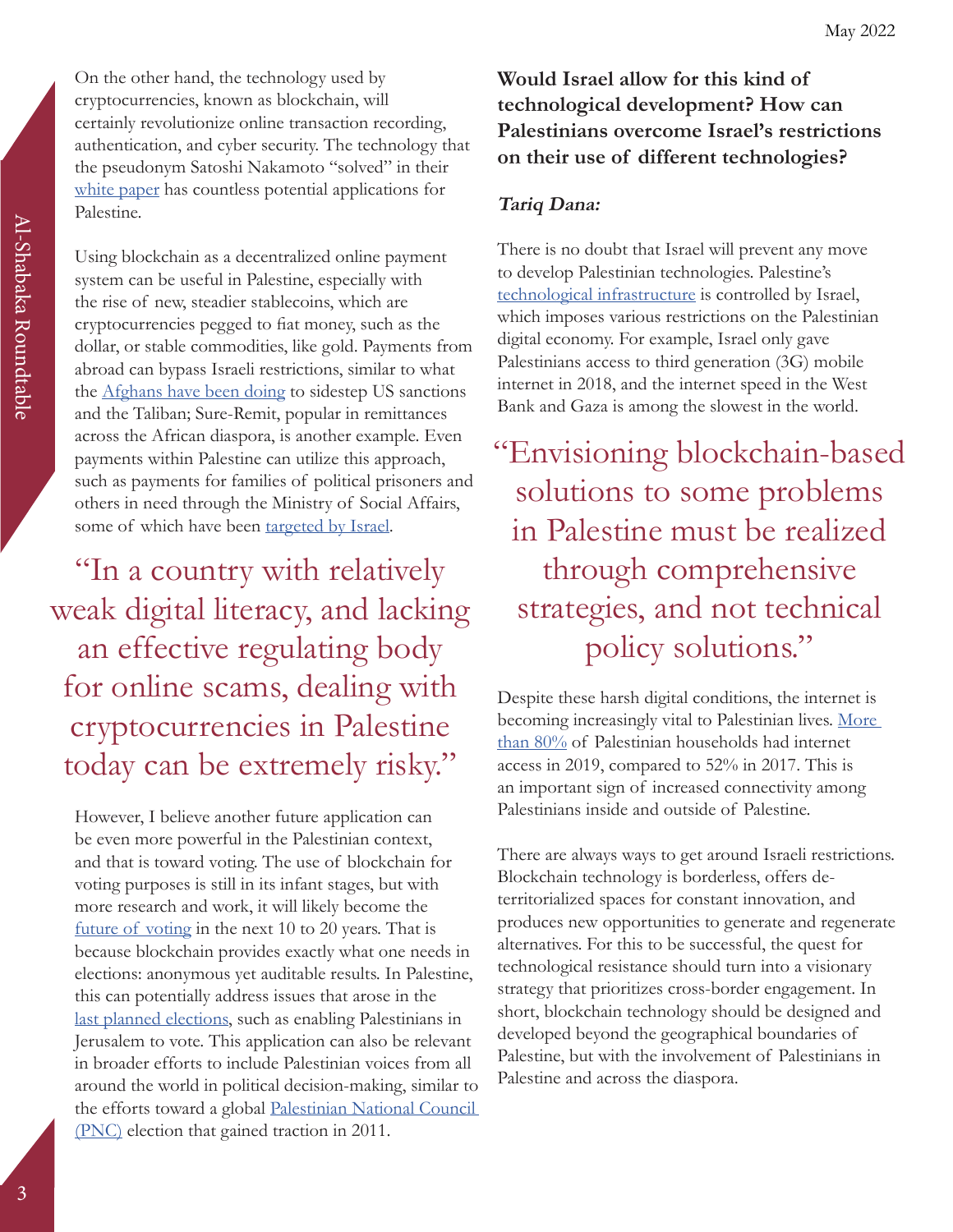That is, Palestine should not be the center of technological investment, as it would risk direct control by Israel. Instead, Palestinians and pro-Palestine developers abroad should play a key role in setting the technological infrastructure, building applications to serve the Palestinian cause, and virtually connecting Palestinians worldwide. And despite slow internet speeds and relatively poor technological infrastructure in the West Bank and Gaza, they would be sufficient for using such applications.

### **Ibrahim Shikaki:**

Israel has historically taken preemptive measures to [stop Palestinian access](https://al-shabaka.org/briefs/ict-the-shackled-engine-of-palestines-development/) to cutting edge communication technologies. This was clear in 2018, when Israel prohibited towers and equipment for 3G technology in Gaza. While the chorus of international financial institutions [hail the ICT](https://documents1.worldbank.org/curated/en/472671640152521943/pdf/Palestinian-Digital-Economy-Assessment.pdf) sector as the savior of the Palestinian economy, they fail to adequately challenge Israel's tight grip over [every aspect of the sector.](https://www.apc.org/sites/default/files/Report_7amleh_English_final.pdf)

"The advent of digital currencies means that Palestinians will need to be even more creative, and focus on cyber education and training."

To the extent that Israel can halt these developments from being used in Palestine, it will. In terms of limiting Palestinian use of technologies like blockchain or certain types of cryptocurrencies, Israel could issue military orders banning financial institutions, including banks and money exchangers, from using cryptocurrencies. It could also enforce a ban, which is not as straightforward. But even if there were strict control over the internet, one would still be able to access cryptocurrency wallets and complete transactions using innovative tools, like **Blockstream's** [satellite method](https://www.aljazeera.com/news/2021/7/9/israel-says-it-is-targeting-hamas-cryptocurrency-accounts). Blockstream produces and sells inexpensive tools that allow individuals to access the necessary software without the use of the internet.

Israel has already begun its attempts to halt the use of cryptocurrencies. In 2021, it claimed that through an "operational breakthrough," it was able to identify and seize cryptocurrency wallets owned by Palestinian political parties.

In late February 2022, Israel claimed it seized another [30 cryptocurrency wallets.](https://www.timesofisrael.com/liveblog_entry/defense-ministry-seizes-cryptocurrency-digital-wallets-allegedly-intended-to-fund-hamas/) Whether these seizures were possible through an actual breakthrough or a more traditional approach, there is no doubt that Israel has one of the most advanced espionage and surveillance sectors in the world, which was recently made clear with the [NSO Group hacking software](https://www.theguardian.com/world/2021/dec/03/us-state-department-officials-iphones-hacked-nso-group-spyware) scandal.

However, Israel's policies have never stopped Palestinian efforts at mobilization and development, whether that be in political or economic resistance. The advent of digital currencies means that Palestinians will need to be even more creative, and focus on cyber education and training.

## **How can Palestinians apply cutting-edge technology and communications to serve the growing global Palestine solidarity movement and Palestinian economic resistance?**

### **Tariq Dana:**

Technology has become indispensable in social justice struggles. Indeed, the Israeli regime continues to deploy [technology](https://www.middleeasteye.net/opinion/israel-palestine-surveillance-tech-dystopia) as a cornerstone of its settler-colonial agenda, and Palestinians have begun using it as a prominent method of resistance. In fact, Palestinians and their allies have expanded [use of the internet](https://digital.lib.washington.edu/researchworks/handle/1773/40280) as an avenue of resistance and mobilization globally, exposing Israeli crimes to the world and Palestinians' methods of resistance. This form of online activism has altered [global public opinion](https://www.nytimes.com/2021/05/18/world/middleeast/palestinians-social-media.html) in favor of the [Palestinian struggle](https://al-shabaka.org/podcasts/palestinian-resistance-and-shifting-the-media-narrative-with-marwa-fatafta/) for freedom and justice. Research also indicates that young Palestinian women have successfully used technological tools [of e-resistance](https://www.jstor.org/stable/44173471?seq=1) to confront Israeli geographic fragmentation and repressive military occupation in Jerusalem. Moreover, pro-Palestine movements [wage](https://www.aljazeera.com/news/2022/3/15/israel-says-government-sites-targeted-by-cyberattack-2)  [cyberattacks](https://www.aljazeera.com/news/2022/3/15/israel-says-government-sites-targeted-by-cyberattack-2) against Israeli propaganda targets.

However, these efforts are carried out by individuals and small and scattered groups. Indeed, Palestinian leadership is largely absent from the technological sites of struggle due to its [inability to adapt to change.](https://al-shabaka.org/circles/neopatrimonialism-corruption-and-the-palestinian-authority-pathways-to-real-reform/) Therefore, the only way to effectively integrate technology into the Palestinian struggle is with a strategic vision by a revived national movement.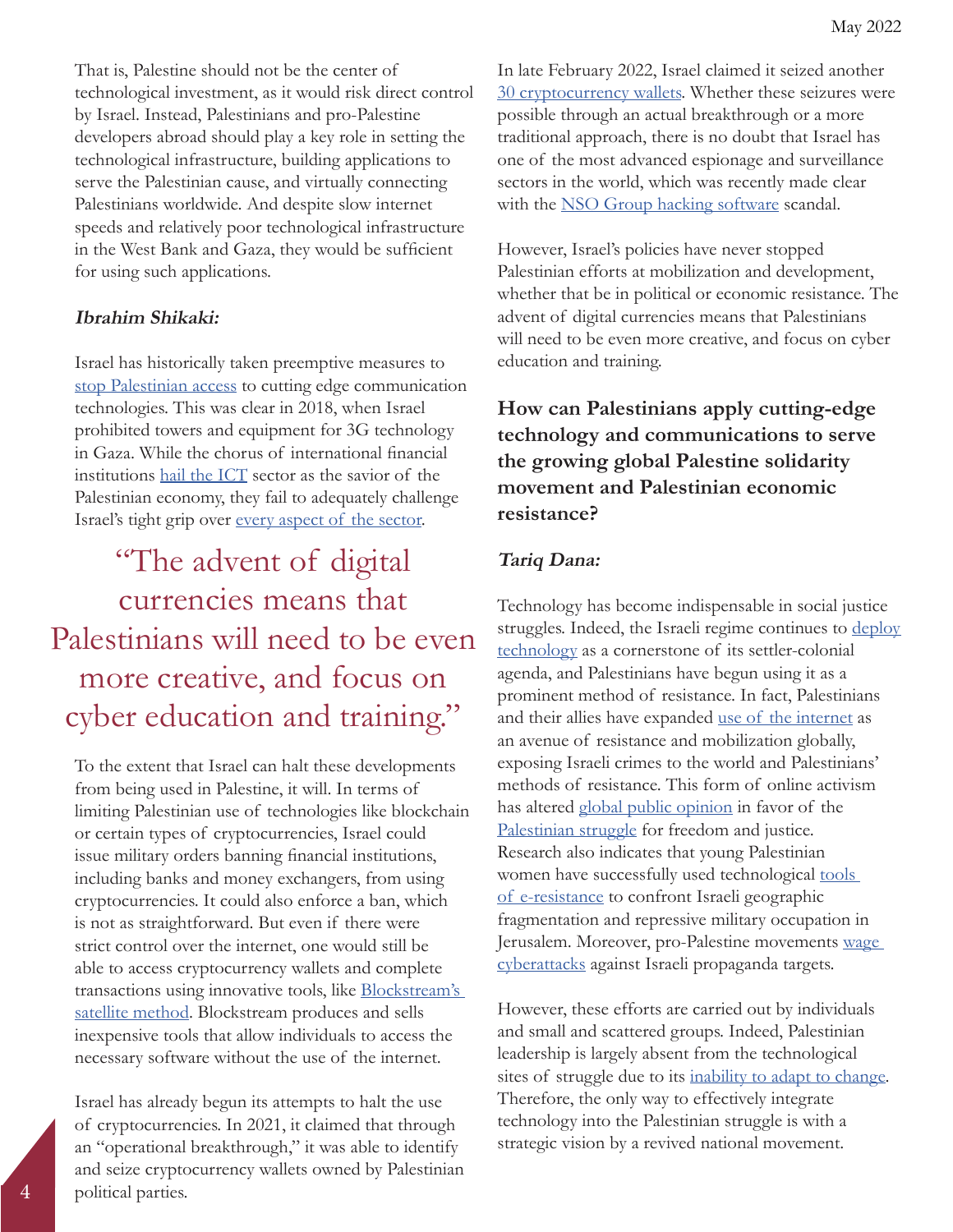What we need is organized networking and systematic mobilization of human and financial capital to make sense of technology within the context of the Palestinian struggle.

There is no direct and clear answer for how the Palestinians can apply technology in service of their liberation and in their resistance. However, the first step in strategizing technology must be through embarking on serious and comprehensive research. Building solid knowledge constitutes the foundation for generating and applying technological tools and strengthening the technological capacity of the movement.

#### **Ibrahim Shikaki:**

Palestinians, both within colonized Palestine and in exile, have great potential as users of virtual spaces and platforms for collective political activism and coordination. The vast majority of Palestinians [\(96%\)](https://www.middleeasteye.net/news/spread-word-palestine-has-one-worlds-highest-literacy-rates)  [are literate](https://www.middleeasteye.net/news/spread-word-palestine-has-one-worlds-highest-literacy-rates), and secondary school dropout rates are relatively low ( $\frac{\text{around } 2\%}{\text{Total } 2\%}$ ). The lack of educational funding and infrastructure means those positive indicators have not translated into digital literacy, but that both the institutions and the foundation of such knowledge do exist. Moreover, as compared to other developing countries, and despite Israeli policies to limit access, Palestinians in the West Bank and Gaza have an "[internet reach"](https://palestine.unfpa.org/en/news/pcbs-unfpa-joint-press-release-occasion-world-population-day#:~:text=While%20the%20percentage%20of%20individuals,compared%20to%2069%25%20for%20females.) of about 70%, and up to 75% of households have at least one mobile phone, with smartphones being the majority.

The Palestinian ICT sector is still controlled by Israel, including many businesses that reflect the usual power dynamics: Israeli capital and cheap Palestinian labor.

This dynamic recycles the value added in the Israeli market and does not lead to positive linkages within the Palestinian economy. Still, there is huge potential in the form of two pillars. First, there is tremendous potential for the political cooperation of Palestinians worldwide. There have already been several attempts at this, including the PNC elections campaign, the work of the BDS movement, the USPCN network, and the recent [Build Palestine](https://buildpalestine.com/summit/) summit.

Not unrelated, the second pillar is the collective economic cooperation of Palestinian capital from the West Bank and Gaza, inside 1948 territories, and across the diaspora to advance the sectors that might not be as susceptible to Israeli physical control, including the various ICT subsectors. This is not meant to divert resources from important labor-intensive sectors like agriculture and manufacturing, but as a complement to them. Indeed, this kind of cooperation would necessitate the creation of a collective ["Arab economy](https://assafirarabi.com/en/38166/2021/05/30/the-resurgent-arab-economy-of-palestine/)" with significant capacity for economic resistance.

Regardless of the future of cryptocurrencies as investment vehicles, the technology of blockchain will undoubtedly change the world in years to come. Palestinians should think about useful ways to harness the potential of this technology, especially in the face of Israel's extreme restrictions on Palestinian movement and finances. This requires cooperation from all stakeholders, not just the private sector. The PA should proactively seek potential areas of practice and consult with local experts on future strategies.